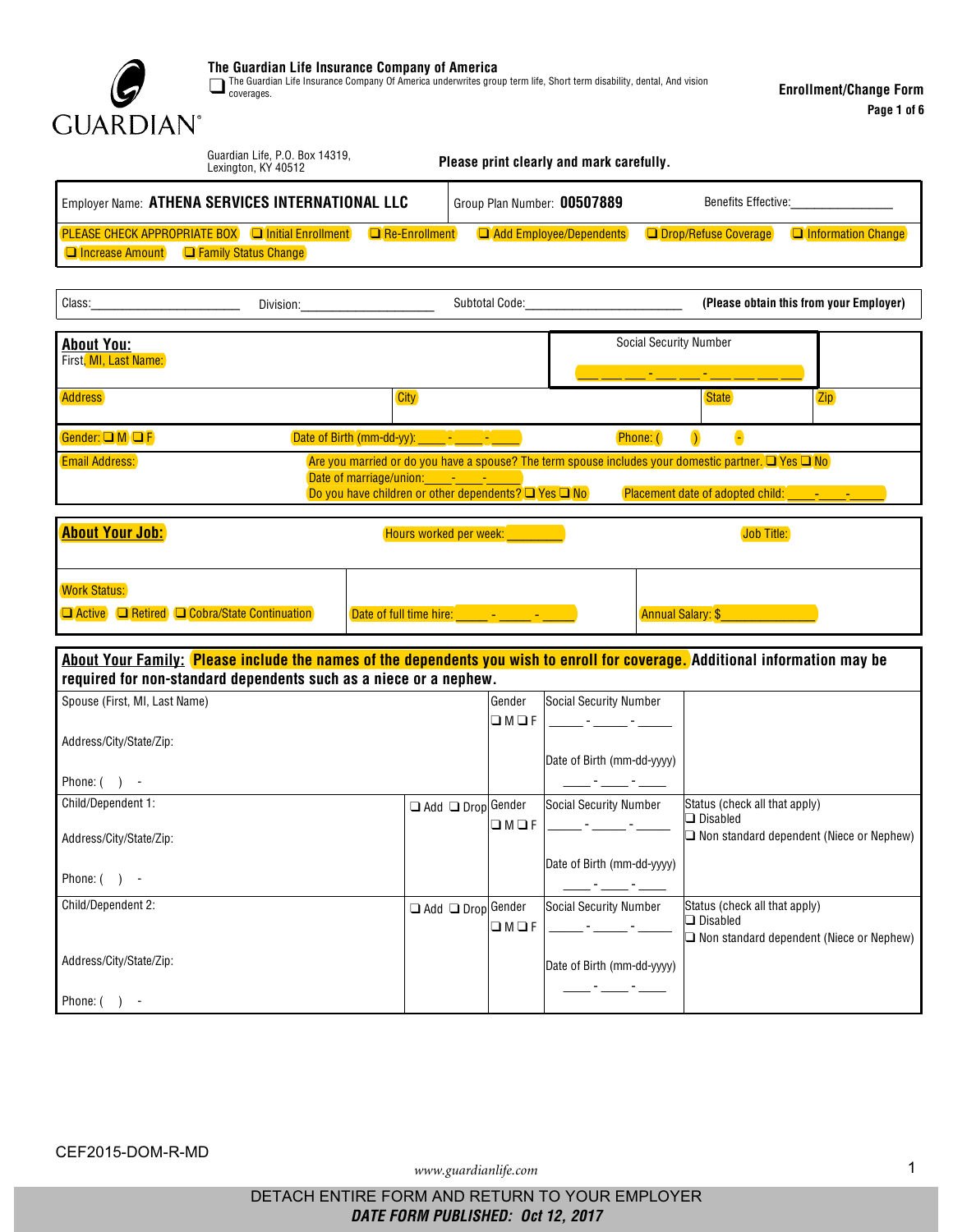| Child/Dependent 3:      | Add | Drop Gender | Social Security Number     | Status (check all that apply)                        |
|-------------------------|-----|-------------|----------------------------|------------------------------------------------------|
| Address/City/State/Zip: |     | M           |                            | Disabled<br>Non standard dependent (Niece or Nephew) |
|                         |     |             | Date of Birth (mm-dd-yyyy) |                                                      |
| Phone: (                |     |             |                            |                                                      |
| Child/Dependent 4:      | Add | Drop Gender | Social Security Number     | Status (check all that apply)                        |
| Address/City/State/Zip: |     | M           |                            | Disabled<br>Non standard dependent (Niece or Nephew) |
|                         |     |             | Date of Birth (mm-dd-yyyy) |                                                      |
| Phone:                  |     |             |                            |                                                      |

| <b>Drop Coverage:</b>                                                                                                                                                                                                                | <b>Coverage Being Dropped:</b>                                                                                                                                                                                                                                                                                                |                      |                  |                                                                                         |
|--------------------------------------------------------------------------------------------------------------------------------------------------------------------------------------------------------------------------------------|-------------------------------------------------------------------------------------------------------------------------------------------------------------------------------------------------------------------------------------------------------------------------------------------------------------------------------|----------------------|------------------|-----------------------------------------------------------------------------------------|
| Drop Employee Drop Dependents<br>The date of withdrawal cannot be prior to the date this form is completed<br>and signed.<br>Termination of Employment Retirement<br>Date of Event: -                                                | Dental<br>Vision<br><b>Basic Life</b><br><b>Short Term Disability</b>                                                                                                                                                                                                                                                         | Employee<br>Employee | Spouse<br>Spouse | Child(ren)<br>Child(ren)                                                                |
| <b>Loss Of Other Coverage:</b><br>and/or my dependents were previously covered under another insurance<br>plan. Loss of coverage was due to:<br>Divorce - -<br>Death of Spouse - - - - -<br><b>Coverage Lost</b><br>Dental<br>Vision | reasons:<br>Covered under another insurance plan<br>Other contracts and contracts are all the contracts of the contracts of the contracts of the contracts of the contracts of the contracts of the contracts of the contracts of the contracts of the contracts of the contracts<br>(additional information may be required) |                      |                  | I have been offered the above coverage(s) and wish to drop enrollment for the following |

| Dental Coverage:<br>You must be enrolled to cover your dependents. Check only one box.                                                    |               |             |                              |                                      |  |  |
|-------------------------------------------------------------------------------------------------------------------------------------------|---------------|-------------|------------------------------|--------------------------------------|--|--|
| Your Monthly Premium                                                                                                                      | Employee Only | EE & Spouse | EE &<br>Dependent/Child(ren) | EE, Spouse &<br>Dependent/Child(ren) |  |  |
| <b>Option 1: PPO</b>                                                                                                                      | \$55.55       | \$115.14    | \$137.72                     | \$203.29                             |  |  |
| <b>Option 2: PPO</b>                                                                                                                      | \$42.78       | \$88.66     | \$106.05                     | \$156.53                             |  |  |
| I do not want this coverage. If you do not want this Dental Coverage, please mark all that apply:<br>am covered under another Dental plan |               |             |                              |                                      |  |  |
| My spouse is covered under another Dental plan<br>My dependents are covered under another Dental plan                                     |               |             |                              |                                      |  |  |
|                                                                                                                                           |               |             |                              |                                      |  |  |
| Vision Coverage:<br>You must be enrolled to cover your dependents. Check only one box.                                                    |               |             |                              |                                      |  |  |
| Vour Monthly Dramium                                                                                                                      |               |             | EE 9 Chause<br>Employee Only | EE 0<br>EE Chouse 0                  |  |  |

| YOUr MONthly Premium_                                                                             | Employee Only | <b>LL &amp; SDOUSE</b> | EE &<br>Dependent/Child(ren) | EE, Spouse &<br>Dependent/Child(ren) |  |
|---------------------------------------------------------------------------------------------------|---------------|------------------------|------------------------------|--------------------------------------|--|
| Full Feature                                                                                      | \$8.62        | \$14.50                | \$14.80                      | \$23.43                              |  |
|                                                                                                   |               |                        |                              |                                      |  |
| I do not want this coverage. If you do not want this Vision Coverage, please mark all that apply: |               |                        |                              |                                      |  |
| I am covered under another Vision plan                                                            |               |                        |                              |                                      |  |
| My spouse is covered under another Vision plan                                                    |               |                        |                              |                                      |  |
| My dependents are covered under another Vision plan                                               |               |                        |                              |                                      |  |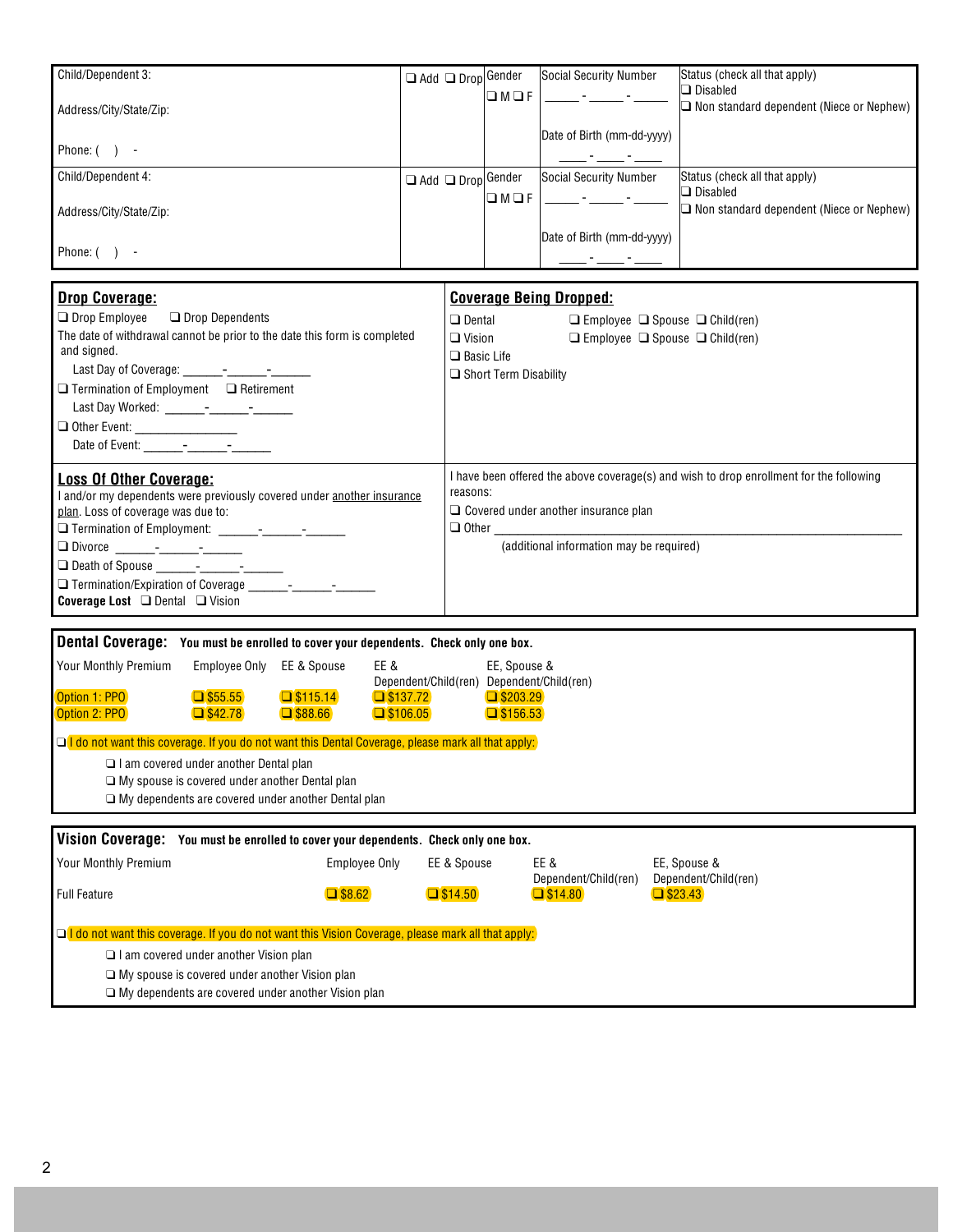Please print employee name:

| <b>Basic Life Coverage:</b><br>Benefit reductions apply. Please see plan administrator. | Full time employees need to fill-in Beneficiaries                                                                                                          |  |  |  |  |  |  |
|-----------------------------------------------------------------------------------------|------------------------------------------------------------------------------------------------------------------------------------------------------------|--|--|--|--|--|--|
| <b>Policy Amount</b>                                                                    | <b>Name your beneficiaries:</b> (Primary beneficiary percentages must total 100%)<br><b>Primary Beneficiaries:</b>                                         |  |  |  |  |  |  |
| <b>Employee Only</b>                                                                    |                                                                                                                                                            |  |  |  |  |  |  |
| $\boxtimes$ \$25,000<br>The Guarantee Issue                                             |                                                                                                                                                            |  |  |  |  |  |  |
| Amount is \$25,000.                                                                     | Date of Birth (mm-dd-yy): - - - Address/City/State/Zip: ________________________                                                                           |  |  |  |  |  |  |
|                                                                                         | Phone: () - Relationship to Employee: Relationship to Employee:                                                                                            |  |  |  |  |  |  |
|                                                                                         |                                                                                                                                                            |  |  |  |  |  |  |
|                                                                                         | Date of Birth (mm-dd-yy):_____________ Address/City/State/Zip:__________________                                                                           |  |  |  |  |  |  |
|                                                                                         | Phone: ( ) - Relationship to Employee: Relationship to Employee:                                                                                           |  |  |  |  |  |  |
|                                                                                         | <b>Contingent Beneficiary: Social Security Number:</b> The Contingent Beneficiary:                                                                         |  |  |  |  |  |  |
|                                                                                         | Date of Birth (mm-dd-yy): - - - Address/City/State/Zip: ________________________                                                                           |  |  |  |  |  |  |
|                                                                                         | Phone: ( ) - Relationship to Employee:<br>Relationship to Employee:                                                                                        |  |  |  |  |  |  |
|                                                                                         | (In the event the primary beneficiaries are deceased, the contingent beneficiary will receive<br>the benefit. Employer maintains beneficiary information.) |  |  |  |  |  |  |
|                                                                                         |                                                                                                                                                            |  |  |  |  |  |  |

If this Basic Life policy will replace your existing life insurance policy under your current employer, provide the amount of the previous policy \$

## **Important Notes:**

Based on your plan benefits and age, you may be required to complete an evidence of insurability form for Basic Life.

# **Short-Term Disability (STD) Coverage:**

**Weekly Benefit** 

 $\boxtimes$  60% of salary to a maximum of \$500

# **Signature**

An employee's decision to elect Vision or not elect Vision must be retained until the next plan's Open Enrollment period. If the employee elects not to enroll in vision coverage, they are not eligible to enroll until the plan's next Open Enrollment period.

I understand that my dependent(s) cannot be enrolled for a coverage if I am not enrolled for that coverage.

I understand that the premium amounts shown above are estimations and are for illustrative purposes only.

Submission of this form does not guarantee coverage. Among other things, coverage is contingent upon underwriting approval and meeting the applicable eligibility requirements as set forth in the applicable benefit booklet.

I understand that I must be actively at work or my elected coverage will not take effect until I have met the eligibility requirements (as defined in the benefit booklet.) This does not apply to eligible retirees.

If coverage is waived and you later decide to enroll, late entrant penalties may apply. You may also have to provide, at your own expense, proof of each person's insurability. Guardian or its designee has the right to reject your request.

Plan design limitations and exclusions may apply. For complete details of coverage, please refer to your benefit booklet. State limitations may apply.

I hereby apply for the group benefit(s) that I have chosen above.

I understand that I must meet eligibility requirements for all coverages that I have chosen above.

I agree that my employer may deduct premiums from my pay if they are required for the coverage I have chosen above.

I acknowledge and consent to receiving electronic copies of applicable insurance related documents, in lieu of paper copies, to the extent permitted by applicable law. I may change this election only by providing thirty (30) day prior written notice.

#### I attest that the information provided above is true and correct to the best of my knowledge.

Any person who knowingly or willfully presents a false or fraudulent claim for payment of a loss or benefit or knowingly or willfully presents false information in an application for insurance is guilty of a crime and may be subject to fines and confinement in prison.

www.guardianlife.com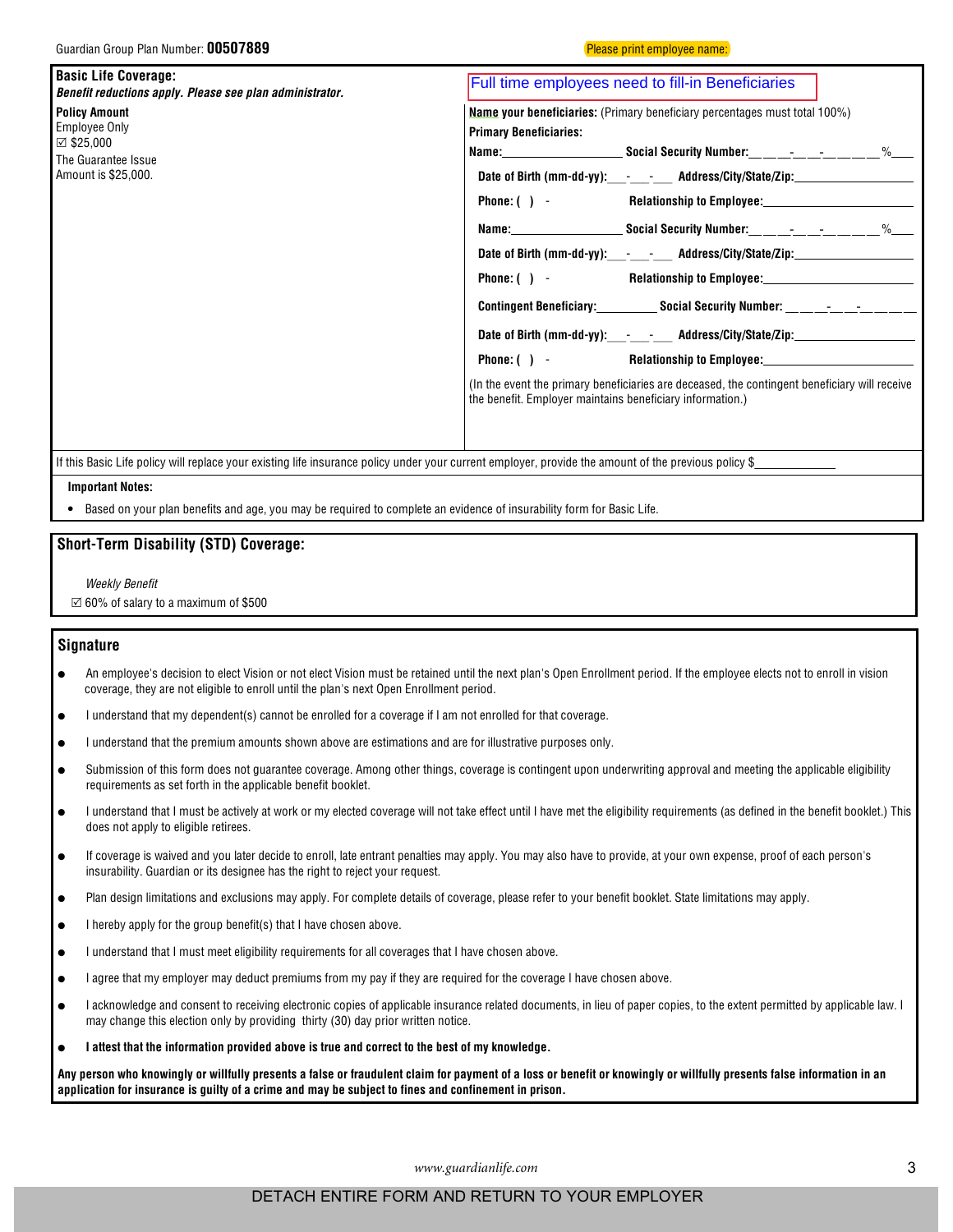The state in which you reside may have a specific state fraud warning. Please refer to the attached Fraud Warning Statements page.

The laws of New York require the following statement appear: Any person who knowingly and with intent to defraud any insurance company or other person files an application for insurance or statement of claim containing any materially false information, or conceals for the purpose of misleading, information concerning any fact material thereto, commits a fraudulent insurance act, which is a crime, and shall also be subject to a civil penalty not to exceed five thousand dollars and the stated value of the claim for each such violation. (Does not apply to Life Insurance.)

**DATE** 

## **SIGNATURE OF EMPLOYEE X**

Enrollment Kit 00507889, 0001, EN **Fraud Warning Statements** The laws of several states require the following statements to appear on the enrollment form: Alabama: Any person who knowingly presents a false or fraudulent claim for payment of a loss or benefit or who knowingly presents false information in an application for insurance is quilty of a crime and may be subject to restitution fines or confinement in prison, or any combination thereof. Arizona: For your protection Arizona law requires the following statement to appear on this form. Any person who knowingly presents a false or fraudulent claim for payment of a loss is subject to criminal and civil penalties. California: For your protection California law requires the following to appear on this form: The falsity of any statement in the application shall not bar the right to recovery under the policy unless such false statement was made with actual intent to deceive or unless it materially affected either the acceptance of the risk or the hazard assumed by the insurer. Colorado: It is unlawful to knowingly provide false, incomplete, or misleading facts or information to an insurance company for the purpose of defrauding or attempting to defraud the company. Penalties may include imprisonment, fines, denial of insurance, and civil damages. Any insurance company or agent of an insurance company who knowingly provides false, incomplete, or misleading facts or information to a policy holder or claimant for the purpose of defrauding or attempting to defraud the policy holder or claimant with regard to a settlement or award payable from insurance proceeds shall be reported to the Colorado Division of Insurance within the Department of Regulatory Agencies. Connecticut, lowa, Nebraska, and Oregon: Any person who knowingly, and with intent to defraud any insurance company or other person, files an application of insurance or statement of claim containing any materially false information or conceals, for the purpose of misleading, information concerning any fact material thereto, may be guilty of a fraudulent insurance act, which may be a crime, and may also be subject to civil penalties. Delaware, Indiana and Oklahoma: WARNING: Any person who knowingly, and with intent to injure, defraud or deceive any insurer, makes any claim for the proceeds of an insurance policy containing any false, incomplete or misleading information is guilty of a felony. District of Columbia: WARNING: It is a crime to provide false or misleading information to an insurer for the purpose of defrauding the insurer or any other person. Penalties include imprisonment and/or fines. In addition, an insurer may deny insurance benefits, if false information materially related to a claim was provided by the applicant. Florida: Any person who knowingly and with intent to injure, defraud, or deceive any insurer files a statement of claim or an application containing any false, incomplete, or misleading information is guilty of a felony of the third degree. Kansas: Any person who knowingly, and with intent to defraud any insurance company or other person, files an application of insurance or statement of claim containing any materially false information or conceals, for the purpose of misleading, information concerning any fact material thereto, may be quilty of insurance fraud as determined by a court of law. Kentucky: Any person who knowingly and with intent to defraud any insurance company or other person files a statement of claim containing any materially false information or conceals, for the purpose of misleading, information concerning any fact material thereto commits a fraudulent insurance act, which is a crime. Louisiana and Texas: Any person who knowingly presents a false or fraudulent claim for payment of a loss or benefit is quilty of a crime and may be subject to fines and confinements in state prison. Maine, Tennessee and Washington: It is a crime to knowingly provide false, incomplete or misleading information to an insurance company for the purpose of defrauding the company. Penalties may include imprisonment, fines or a denial of insurance benefits. Maryland: Any person who knowingly or willfully presents a false or fraudulent claim for payment of a loss or benefit or knowingly or willfully presents false information in an application for insurance is guilty of a crime and may be subject to fines and confinement in prison. Rhode Island: Any person who knowingly and willfully presents a false or fraudulent claim for payment of a loss or benefit or knowingly and willfully presents false information in an application for insurance is guilty of a crime and may be subject to fines and confinement in prison. Minnesota: A person who files a claim with intent to defraud or helps commit a fraud against an insurer is quilty of a crime. New Hampshire: Any person who, with a purpose to injure, defraud or deceive any insurance company, files a statement of claim containing any false, incomplete or misleading information is subject to prosecution and punishment for insurance fraud, as provided in N.H. Rev. Stat. Ann. § 638:20 New Jersey: Any person who knowingly files a statement of claim containing any false or misleading information is subject to criminal and civil penalties. New Mexico: Any person who knowingly presents a false or fraudulent claim for payment or a loss or benefit or knowingly presents false information in an application for insurance is guilty of a crime and may be subject to civil fines and criminal penalties or denial of insurance benefits.